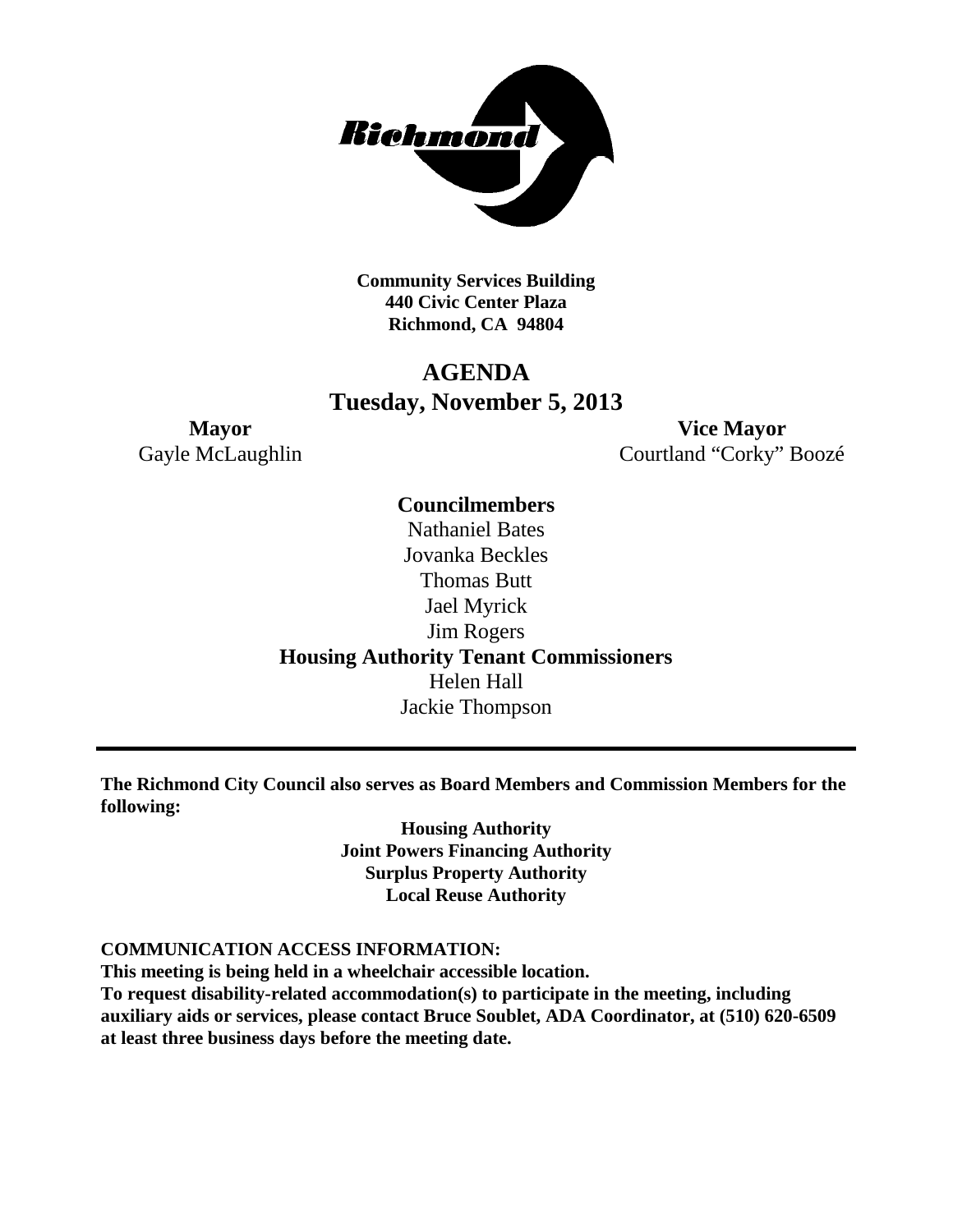# **MEETING PROCEDURES**

The City of Richmond encourages community participation at its City Council meetings and has established procedures that are intended to accommodate public input in a timely and time-sensitive way. As a courtesy to all members of the public who wish to participate in City Council meetings, please observe the following procedures:

**PUBLIC COMMENT ON AGENDA ITEMS:** Anyone who desires to address the City Council on items appearing on the agenda must complete and file a pink speaker's card with the City Clerk **prior** to the City Council's consideration of the item. Once the City Clerk has announced the item and discussion has commenced, no person shall be permitted to speak on the item other than those persons who have submitted their names to the City Clerk. Your name will be called when the item is announced for discussion. **Each speaker will be allowed TWO (2) MINUTES to address the City Council on NON-PUBLIC HEARING items listed on the agenda.**

**OPEN FORUM FOR PUBLIC COMMENT:** Individuals who would like to address the City Council on matters not listed on the agenda or on **Presentations, Proclamations and Commendations, Report from the City Attorney, or Reports of Officers** may do so under Open Forum. All speakers must complete and file a pink speaker's card with the City Clerk **prior** to the commencement of Open Forum. **The amount of time allotted to individual speakers shall be determined based on the number of persons requesting to speak during this item. The time allocation for each speaker will be as follows: 15 or fewer speakers, a maximum of 2 minutes; 16 to 24 speakers, a maximum of 1 and one-half minutes; and 25 or more speakers, a maximum of 1 minute.**

# **SPEAKERS ARE REQUESTED TO OCCUPY THE RESERVED SEATS IN THE FRONT ROW BEHIND THE SPEAKER'S PODIUM AS THEIR NAME IS ANNOUNCED BY THE CITY CLERK.**

**CONSENT CALENDAR:** Consent Calendar items are considered routine and will be enacted, approved or adopted by one motion unless a request for removal for discussion or explanation is received from the audience or the City Council. A member of the audience requesting to remove an item from the Consent Calendar must complete and file a speaker's card with the City Clerk **prior to the City Council's consideration of Agenda Review.** An item removed from the Consent Calendar may be placed anywhere on the agenda following the City Council's agenda review.

Any law enforcement officer on duty or whose service is commanded by the presiding officer shall be Sergeant-at-Arms of the Council meetings. He/she, or they, shall carry out all orders and instructions given by the presiding officer for the purpose of maintaining order and decorum at the Council meetings (City Council Rules of Procedure and Order Section III F, RMC Section 2.12.030).

**\*\*\*\*\*\*\*\*\*\*\*\*\*\*\*\*\*\*\*\*\*\*\*\*\*\*\*\*\*\*\*\*\*\*\*\*\*\*\*\*\*\*\*\*\*\*\*\*\*\*\*\*\*\*\*\*\*\***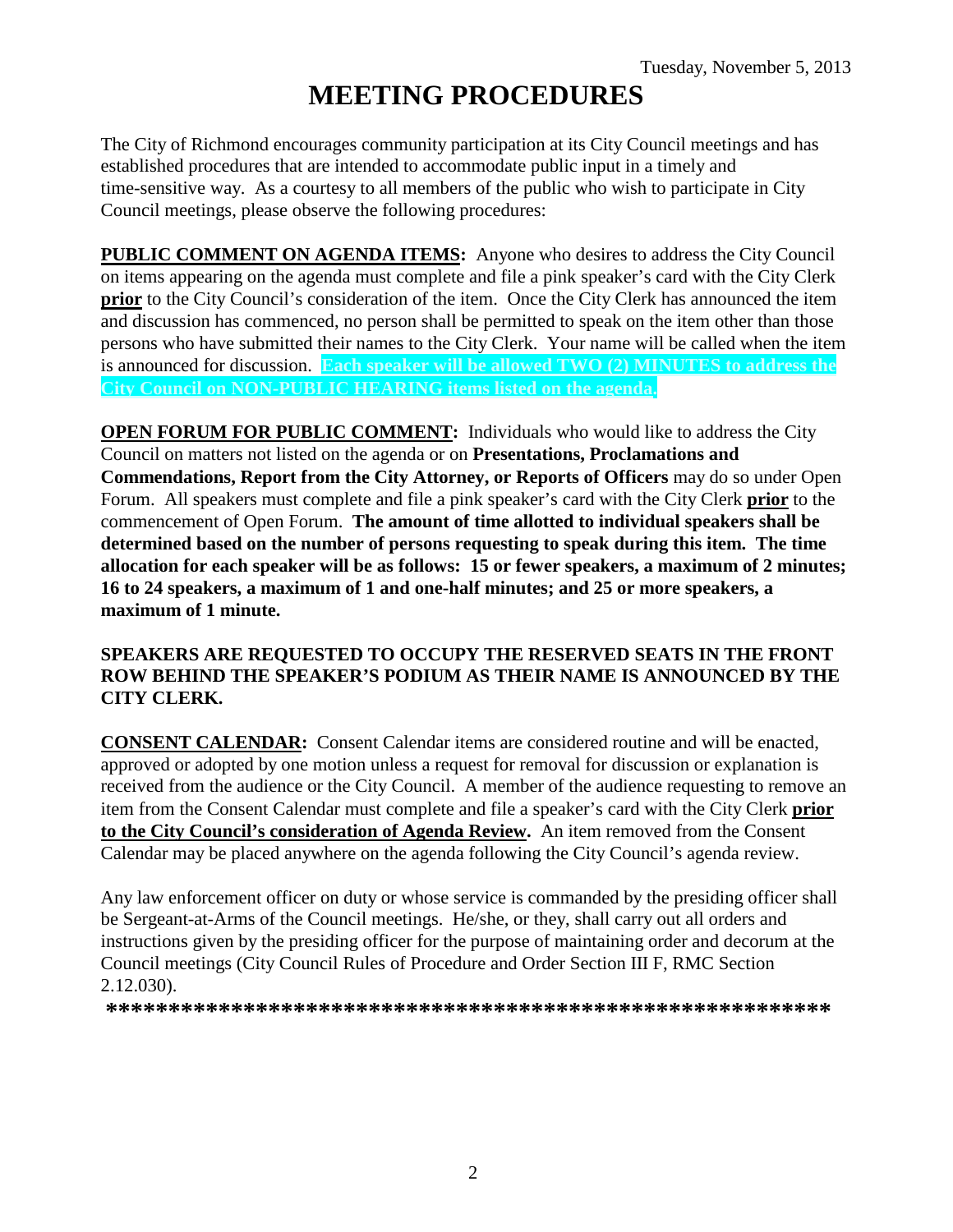# **EVENING OPEN SESSION**

5:00 p.m.

# **A. ROLL CALL**

# **B. PUBLIC COMMENT**

# **C. ADJOURN TO CLOSED SESSION**

# **CLOSED SESSION**

Shimada Room of the Community Services Building

# **A. CITY COUNCIL**

**A-1.** CONFERENCE WITH LEGAL COUNSEL - EXISTING LITIGATION (Subdivision [a] of Government Code Section 54956.9):

Herson vs. City of Richmond

**A-2.** LIABILITY CLAIMS - (Government Code Section 54956.9):

Claimant: Jason Flaum (two claims)

Claimant: Timothy Saephanh

Agency claimed against: City of Richmond

#### **A-3.** CONFERENCE WITH LABOR NEGOTIATORS (Government Code Section 54957.6):

Agency designated representatives: Bill Lindsay, Jack Hughes, Lisa Stephenson, and Bruce Soublet Employee organization: Service Employees International Union (Local 1021)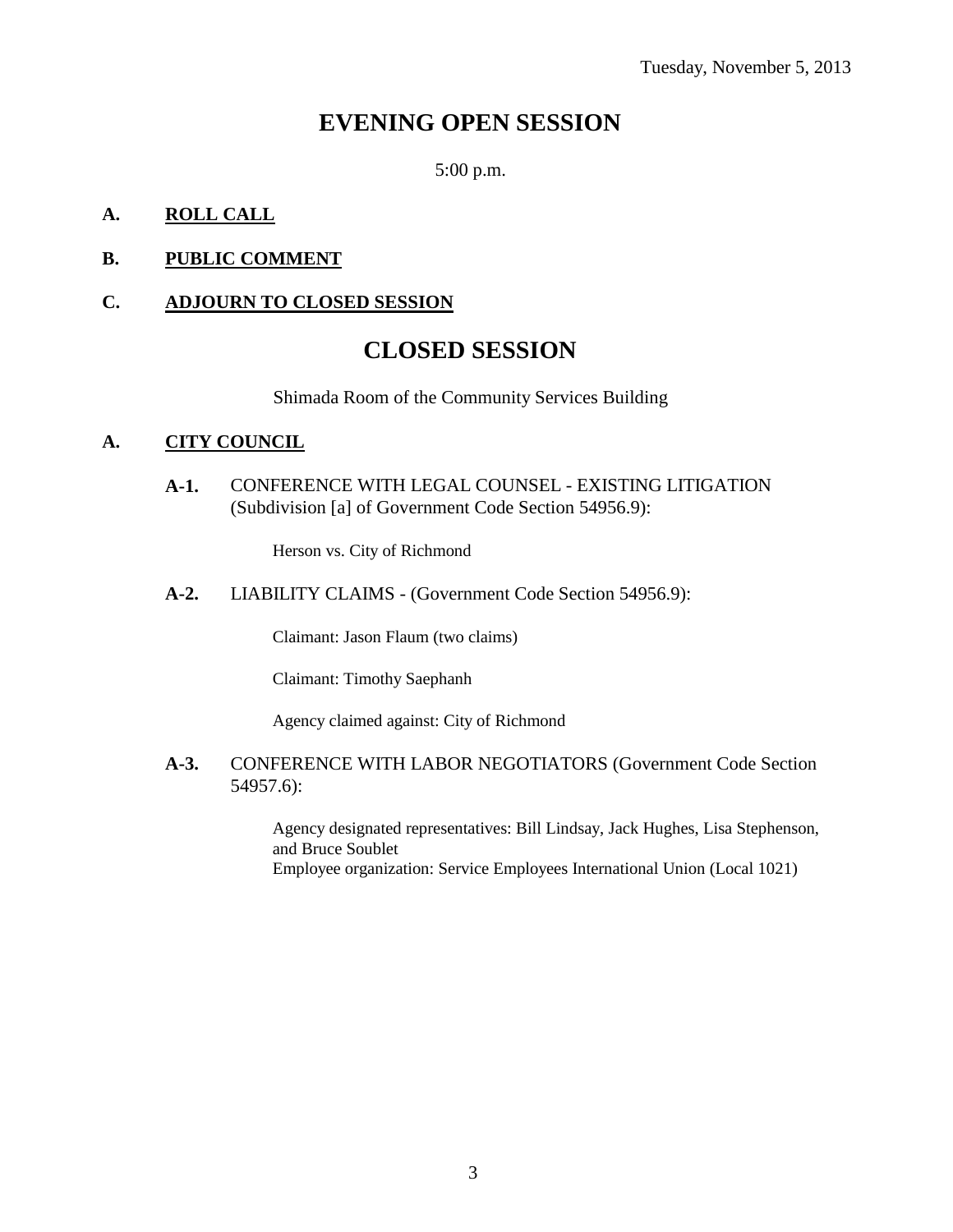# **REGULAR MEETING OF THE RICHMOND CITY COUNCIL**

6:30 p.m.

- **A. PLEDGE TO THE FLAG**
- **B. ROLL CALL**
- **C. STATEMENT OF CONFLICT OF INTEREST**
- **D. AGENDA REVIEW**

# **E. REPORT FROM THE CITY ATTORNEY OF FINAL DECISIONS MADE AND NON-CONFIDENTIAL DISCUSSIONS HELD DURING CLOSED SESSION**

# **F. OPEN FORUM FOR PUBLIC COMMENT**

# **G. CITY COUNCIL CONSENT CALENDAR**

- **G-1.** APPROVE a contract with Laborers' Community Service & Training Foundation for a series of three Hazardous Materials trainings at RichmondBUILD Academy. The contract term will be October 21, 2013 through June 30, 2015 for an amount not to exceed \$60,000 - Employment and Training Department (Sal Vaca 307-8023).
- **G-2.** ADOPT a resolution approving a Memorandum of Understanding (MOU) between the Richmond Police Officers' Association (RPOA) and the City of Richmond. The MOU will be effective from July 1, 2013, through June 30, 2016, and provides for a 3% annual salary increase each September 1 for the years 2013, 2014, and 2015. The salary increase is offset by RPOA members contributing an additional 1% per year toward CalPERS pension cost (3% over the life of the contract, for a total contribution of 12% at the end of the term) - Human Resources Management Department (Lisa Stephenson 620-6600).
- **G-3.** INTRODUCE an ordinance (first reading) to establish wages, salaries, and compensation for the classifications represented by the Richmond Police Officers' Association (RPOA) in the City's classified service, and repealing Ordinance No. 39-06 N.S. - Human Resources Management Department (Lisa Stephenson 620-6600).
- **G-4.** APPROVE a two-year License and Service Agreement between the City of Richmond and the Richmond Certified Farmers' Market Association, commencing November 1, 2013, for the free use of the northern section of the city-owned parking lot located on Barrett Avenue between 24th Street and 25th Street weekly on Fridays - City Manager's Office (Bill Lindsay/LaShonda White 620-6512).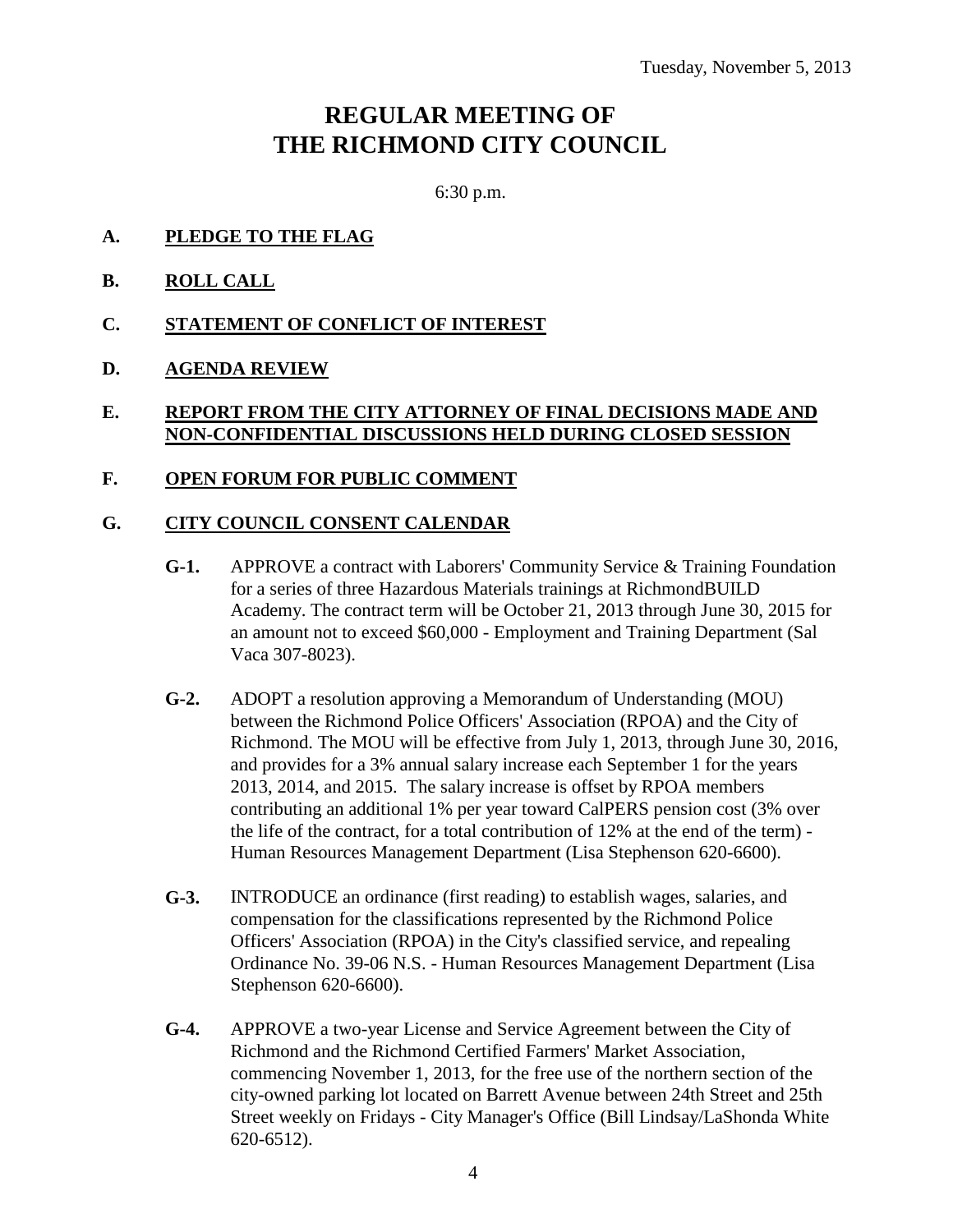- **G-5.** APPROVE an amendment to the existing lease agreement between the Port of Richmond and J.E.B.S. and Associates, increasing the rent from \$6,000 per month to \$10,000 per month, with future increases tied to the CPI, extending the term to October 2014, with three one-year extension options, and increasing the leased area by approximately 25,500 square feet - Port of Richmond (Jim Matzorkis/Lucy Zhou 215-4600).
- **G-6.** APPROVE a contract with Network Fleet for use of a GPS tracking and vehicle maintenance management system for police patrol vehicles in an amount not exceed \$98,000 and for a term from October 1, 2013, to June 30, 2015 - Police Department (Chief Chris Magnus 621-1802).
- **G-7.** ADOPT a resolution authorizing a two-year extension to the current three-year standing contracts for as-needed architectural, landscape architectural, and structural engineer services with 10 architects, eight landscape architects and three structural engineering firms for a total of five-years-standing contracts, the contract amounts will remain at \$350,000 per firm over the five-year period - Public Works Department (Yader A. Bermudez 231-3008).
- **G-8.** APPROVE a contract with the Contra Costa County District Attorney's Office for the dedicated services of a Deputy District Attorney who is specifically assigned as the Police-Prosecutor Liaison, for a term extending from July 1, 2013, through June 30, 2014, and at a cost not to exceed \$200,000 (This item was reviewed and recommended for approval by the Finance Committee at its October 11, 2013, meeting) - Police Department (Chief Chris Magnus 621- 1802).
- **G-9.** APPROVE the use of U.S. Communities contract with Home Depot for the purchase of citywide maintenance and hardware supplies in an amount not to exceed \$95,000 per year for a period of three years (This item was reviewed and recommended for approval by the Finance Committee at its October 11, 2013, meeting) - Finance Department (James Goins 620-6740).
- **G-10.** ADOPT a resolution authorizing as-needed emergency construction services contracts to perform emergency work throughout the City with five contractors: Astro Construction, Bay Hawk Inc., Empire Engineering, Malachi Paving, and McNabb Construction in an amount not to exceed \$50,000 per firm per year for a three-year period with two optional one-year extensions (This item was reviewed and recommended for approval by the Finance Committee at its October 11, 2013, meeting) - Public Works Department (Yader Bermudez 231-3008).
- **G-11.** APPROVE a three-year contract with Navex Global, Inc., to provide legally mandated training to all city supervisory employees on the prevention of workplace harassment, in an amount not to exceed \$30,000 - Human Resources Management Department (Lisa Stephenson 620-6600).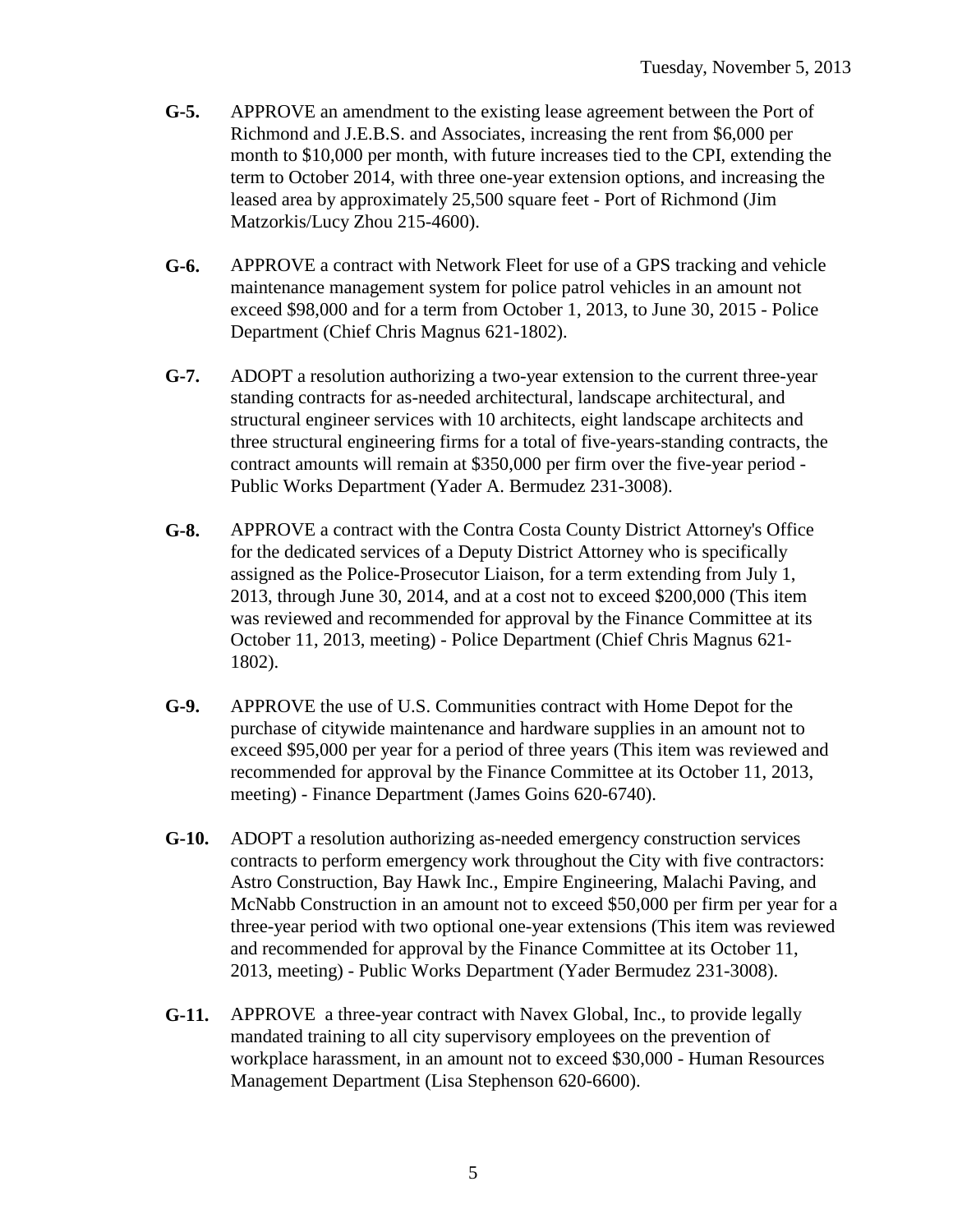- **G-12.** APPROVE the purchase of ten 2014 Chevrolet Caprice police cars from Team Chevrolet to replace existing units for use by the Richmond Police Department in an amount not to exceed \$340,000 - Public Works Department (Yader A. Bermudez 231-3008).
- **G-13.** APPROVE a contract with CRW Systems for licensing and implementation of new and upgraded planning and permitting systems software for an amount not to exceed \$26,000 for an initial one-year license term - Information Technology Department (Sue Hartman 620-6874).
- **G-14.** APPROVE the purchase of one Toro Groundmaster 5900 mower to replace an existing unit in the Public Works Department Parks Division from TurfStar in an amount not to exceed \$95,000 - Public Works Department (Yader Bermudez 231-3008).
- **G-15.** APPROVE a contract with the Oakland Private Industry Council to procure goods and services on behalf of RichmondWORKS in support of East Bay Works One-Stop Career Center System. The contract term will be November 5, 2013, through September 30, 2014, for an amount not to exceed \$35,696 - Employment and Training Department (Sal Vaca/Rosemary Viramontes 307- 8008).
- **G-16.** APPROVE a contract with CSG Consultants, Inc. to provide on-call fire plan review services and technical support at the permit counter for the Fire Prevention Bureau in an amount not to exceed \$56,000 - Fire Department (Chief Michael Banks 307-8041).
- **G-17.** ACCEPT grant funds and APPROVE the expenditures associated with year two of the Office of Juvenile Justice and Delinquency Prevention (OJJDP) Mentoring Enhancement Demonstration Project for fiscal year 2013-2014, including approval of program and budgetary amendments approved by OJJDP, and contracts with Be A Mentor Inc. (\$59,100), Bay Area Community Resources (\$75,225), East Bay Asian Youth Center/OASES (\$75,000), Oakland Police Athletic League (\$75,225), and Richmond Police Activities League (\$74,912.50) in the total amount of \$399,462.50 - Office of Neighborhood Safety (Devone Boggan 620-5422).
- **G-18.** ADOPT a resolution approving two separate applications for grant funds pursuant to the Urban Greening Grant Program under the Safe Drinking Water, Water Quality and Supply, Flood Control, River and Coastal Protection Bond Act of 2006 (Proposition 84) for urban greening improvements: (1) along the eastern half of the Richmond Greenway, and (2) at the parking lot adjacent to Baxter Creek and the Booker T. Anderson Community Center - Public Works Department (Yader A. Bermudez 231-3008).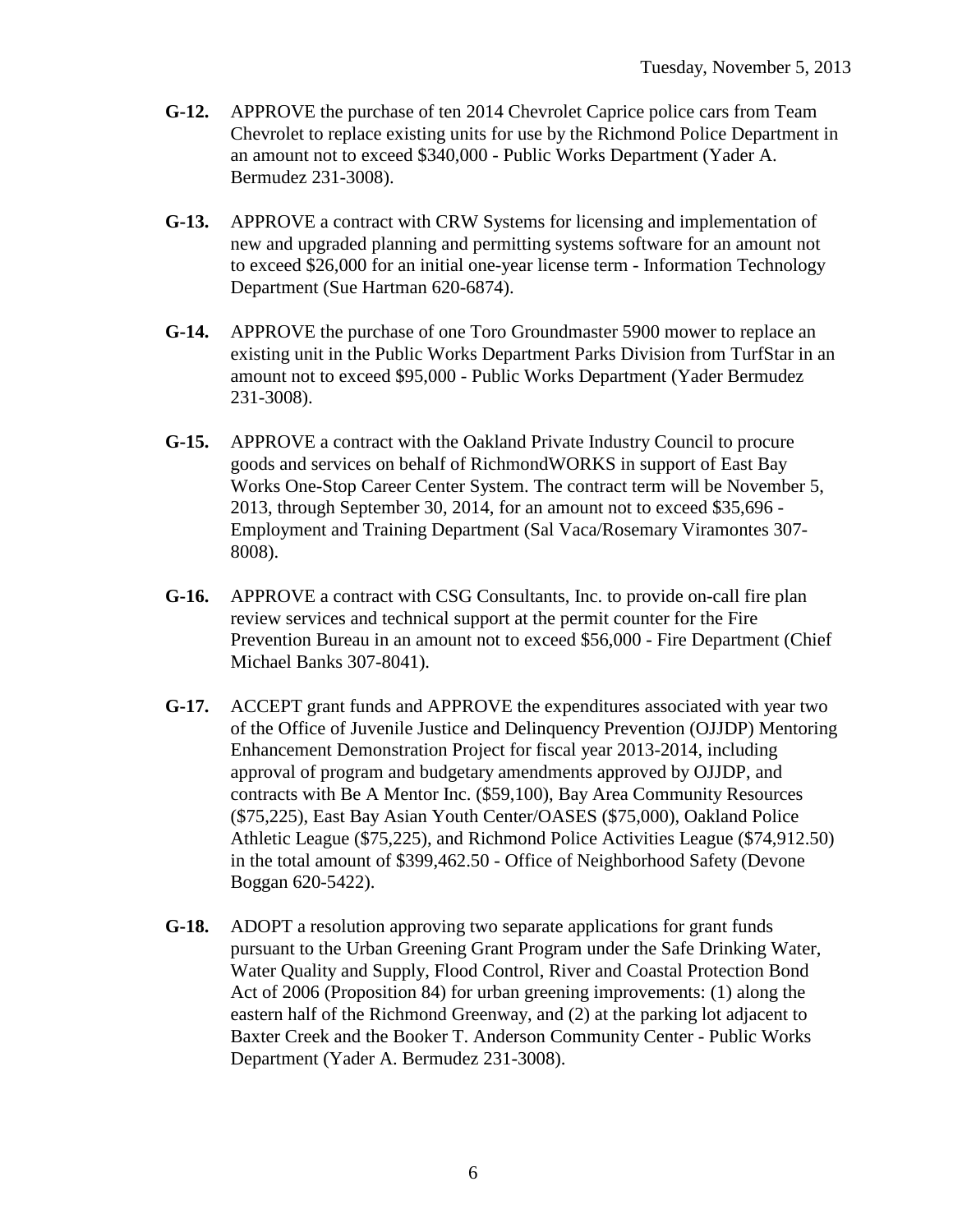- **G-19.** ADOPT a resolution appropriating funds and approving the purchase of 26 selfcontained breathing apparatus (SCBA) and 17 SCBA voice amplifiers at a net cost to the City of Richmond of \$33,701, representing 20% of the total cost of the purchase, with the remaining funds provided through a regional Federal Emergency Management Agency (FEMA) Assistance to Firefighters Grant, sponsored by the Contra Costa County Fire Protection District - Fire Department (Chief Michael Banks 307-8041).
- **G-20.** ADOPT a resolution authorizing an agreement between the City and County of San Francisco and the City of Richmond to accept funds from the Fiscal Year 2013 Urban Area Security Initiative (UASI) Grant fund in the amount of \$300,000, and APPROVE the appropriation of these funds toward the purchase of an Urban Search and Rescue (USAR) heavy rescue vehicle - Fire Department (Chief Michael Banks 307-8041).
- **G-21.** ADOPT an ordinance (second reading) rezoning the parcels between 1200-1300 Fred Jackson Way from SFR-3, Single-family Low Density Residential to MFR-2, Multifamily Medium Residential to conform to the Medium Density designation set forth in the recently adopted General Plan 2030 - Planning and Building Services Department (Richard Mitchell 620-6706).
- **G-22.** APPROVE the minutes of the October 1, 2013, and October 15, 2013, regular meetings - City Clerk's Office (Diane Holmes 620-6513).
- **G-23.** APPROVE the following appointments and re-appointments: Design Review Board: Ray Welter; new appointment, term ending August 1, 2015; Robin Welter, incumbent, term ending August 1, 2015; Police Commission: Therese Barquet, new appointment, term ending November 1, 2016; Scott Gillespie, incumbent, term ending November 1, 2016; Nemesio Bautista, incumbent, term ending November 1, 2016; Work Investment Board (WIB): Victor Rodriguez, new appointment; Commission on Aging: Betty Randle, incumbent, term ending May 19, 2015 - Mayor McLaughlin (620-6503).
- **G-24.** APPROVE the write-off of accrued interest in the amount of \$36,379.89 owed by Richmond Police Activities League (PAL) to the City of Richmond stemming from two PAL loans made in 2007, the principal of which have been paid in full - Finance Department (James Goins/Antonio Banuelos 620-6740).

# **H. RESOLUTIONS - NOT EARLIER THAN 7:00 P.M.**

**H-1.** ADOPT a resolution to establish the definition of "Sensitive Position", as required by Section 2.65.030(H) of Ordinance No. 14-13 N.S., which bans the requirement to provide information of prior criminal convictions on all employment applications ("ban the box") - City Attorney's Office (Bruce Goodmiller 620-6509).